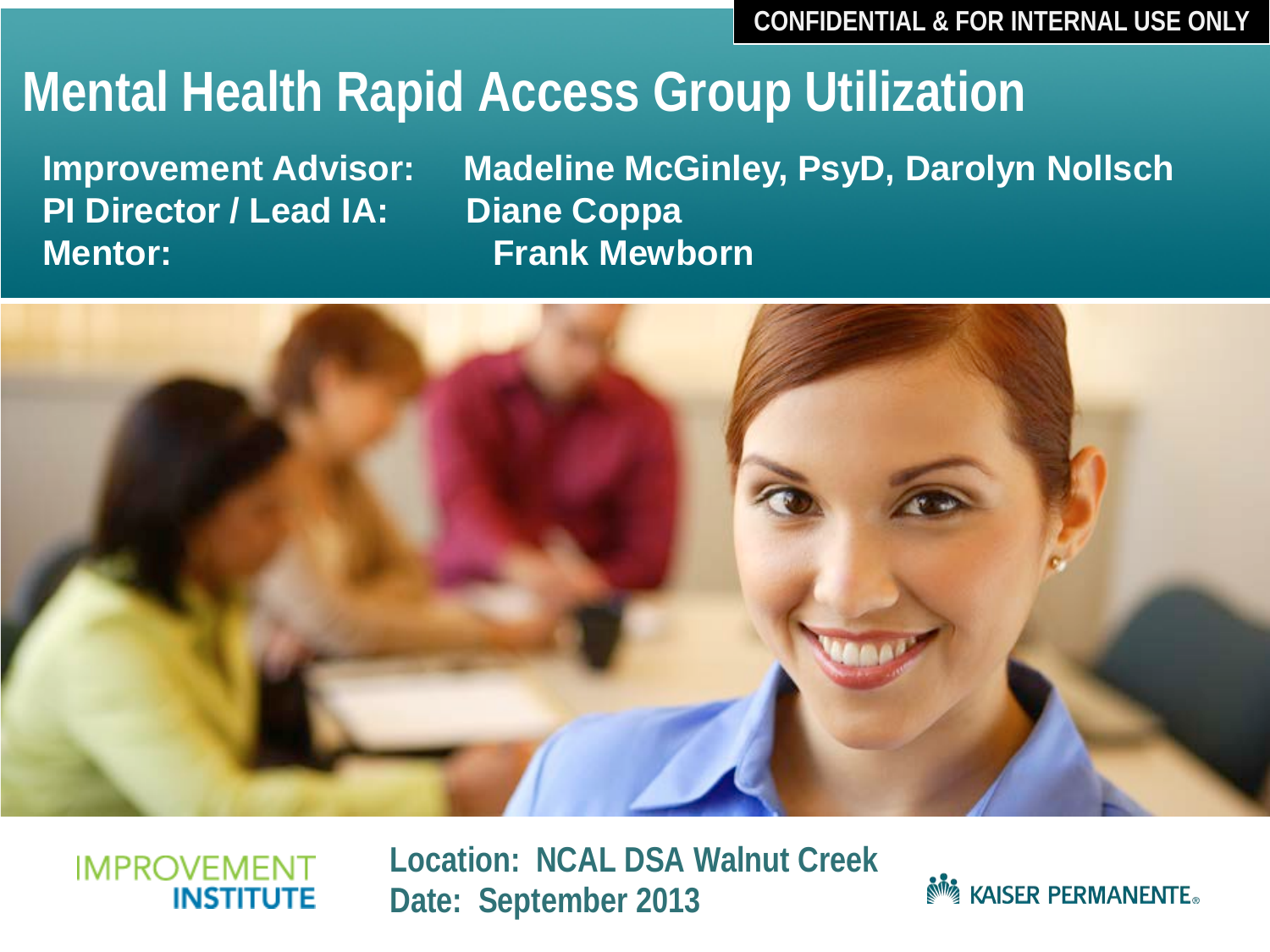### **Project Planning Charter**

| <b>Project Name:</b> Mental Health Rapid Access Group Utilization | Charter Date: April 2013                                             |
|-------------------------------------------------------------------|----------------------------------------------------------------------|
| Improvement Advisor: Madeline McGinley, Darolyn Nollsch           | Facility: Diablo Service Area, Walnut Creek Mental Health Department |
| PI Director / Lead IA: Diane Coppa                                | Mentor: Frank Mewborn                                                |

**Project SMART Goal:** Increase average utilization of the three Walnut Creek Rapid Access Groups by August 1, 2013, from an average of 12.9 to 17 patients (total of three groups) per week

| <b>Problem Statement and Business Case</b>                                                                                                                                                                                                                  |                                                                                                                                                                                                                                                                                                                                                                                 | <b>Project Team</b>                                                                                                                                                                                                                                                                                                                                |  |  |
|-------------------------------------------------------------------------------------------------------------------------------------------------------------------------------------------------------------------------------------------------------------|---------------------------------------------------------------------------------------------------------------------------------------------------------------------------------------------------------------------------------------------------------------------------------------------------------------------------------------------------------------------------------|----------------------------------------------------------------------------------------------------------------------------------------------------------------------------------------------------------------------------------------------------------------------------------------------------------------------------------------------------|--|--|
| <b>Problem Statement</b><br><b>Customer Benefit</b><br><b>Expected Financial</b><br>Impact<br><b>Other Business</b>                                                                                                                                         | Currently, there is low utilization of the Rapid Access groups.<br>The purpose of the groups is to offer members rapid access<br>to care when they need support in between, or in addition to,<br>their 1:1 therapist appointments.<br>Improved access to immediate care for patients<br>Possible decrease in 1:1 appointments with providers leading<br>to decreased FTE costs | Sponsors: Mary Staunton, MD, Michael Lim, Director<br>$\bullet$<br>Champions: Catharine Kibira, Mental Health/Chemical Dependency Manager<br>$\bullet$<br>Project Co-Leads [Process Owners]: Lori Ono, Rick LaBelle, Rick Carson<br>$\bullet$<br>Front-Line: Walnut Creek Mental Health Adult Team<br>$\bullet$<br>Project Oversight:<br>$\bullet$ |  |  |
| <b>Benefit</b><br><b>Project Timeline and Key Milestones</b>                                                                                                                                                                                                |                                                                                                                                                                                                                                                                                                                                                                                 | <b>Project Measures</b>                                                                                                                                                                                                                                                                                                                            |  |  |
| Assess:<br><b>Baseline Data Obtained</b><br>$\bullet$<br>Project Kick-Off<br>$\bullet$<br>Project Charter Completed<br>Process Map Completed<br>$\bullet$<br>Voice of the Customer Obtained<br>Identify Changes:<br>$\bullet$<br>Cause and Effect Developed |                                                                                                                                                                                                                                                                                                                                                                                 | Outcome Measures: Increased attendance at groups<br>$\bullet$<br>Process Measures: Providers refer patients to Rapid Access groups<br>$\bullet$<br>Balancing Measures: Need for 1:1 appointments with therapists may decrease;<br>$\bullet$<br>Attendance at other groups may decrease; Overall group program improved                             |  |  |
| $\bullet$<br>Test:                                                                                                                                                                                                                                          | <b>Start PDSA Action Plans</b>                                                                                                                                                                                                                                                                                                                                                  | <b>Project Scope</b>                                                                                                                                                                                                                                                                                                                               |  |  |
| PDSA Action Plans Completed<br>Implement:<br>Sustainability Plan Completed<br>Training and Communication Plans<br>$\bullet$<br>Financial Impact Validated by Finance<br>$\bullet$<br>Project Storyboard Complete and Submitted<br>Spread Plan               |                                                                                                                                                                                                                                                                                                                                                                                 | In Scope: This project includes the three Walnut Creek Mental Health Adult Rapid<br>Access Groups (offered every Monday, Tuesday and Thursday).<br>Out of Scope: The other groups offered by the WCR Mental Health Adult Team are<br>$\bullet$<br>not included in this project.                                                                    |  |  |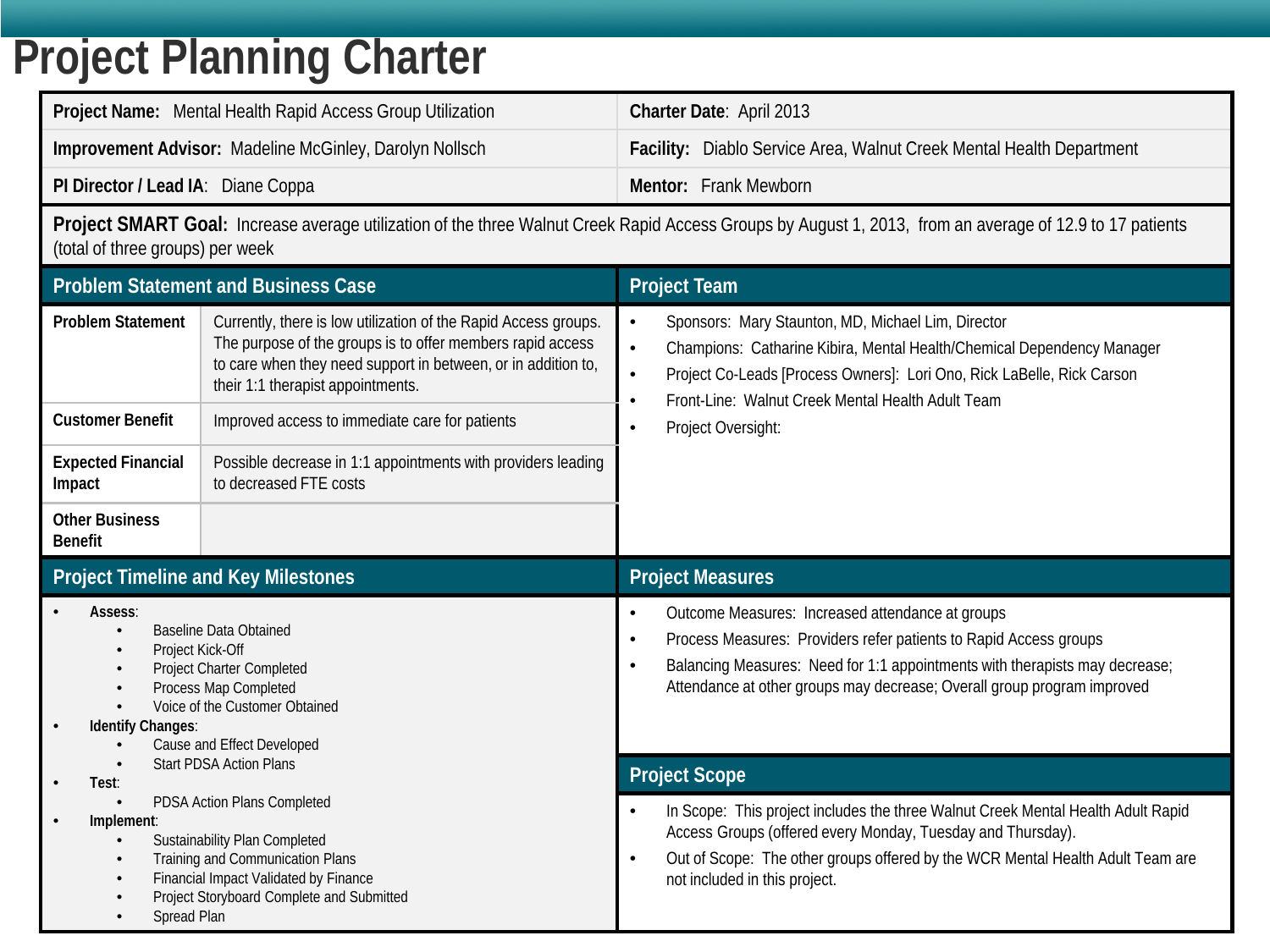#### **Driver Diagram for MH Adult Team Group PI Project**



**© 2013 Kaiser Permanente, Confidential – Internal Use Only**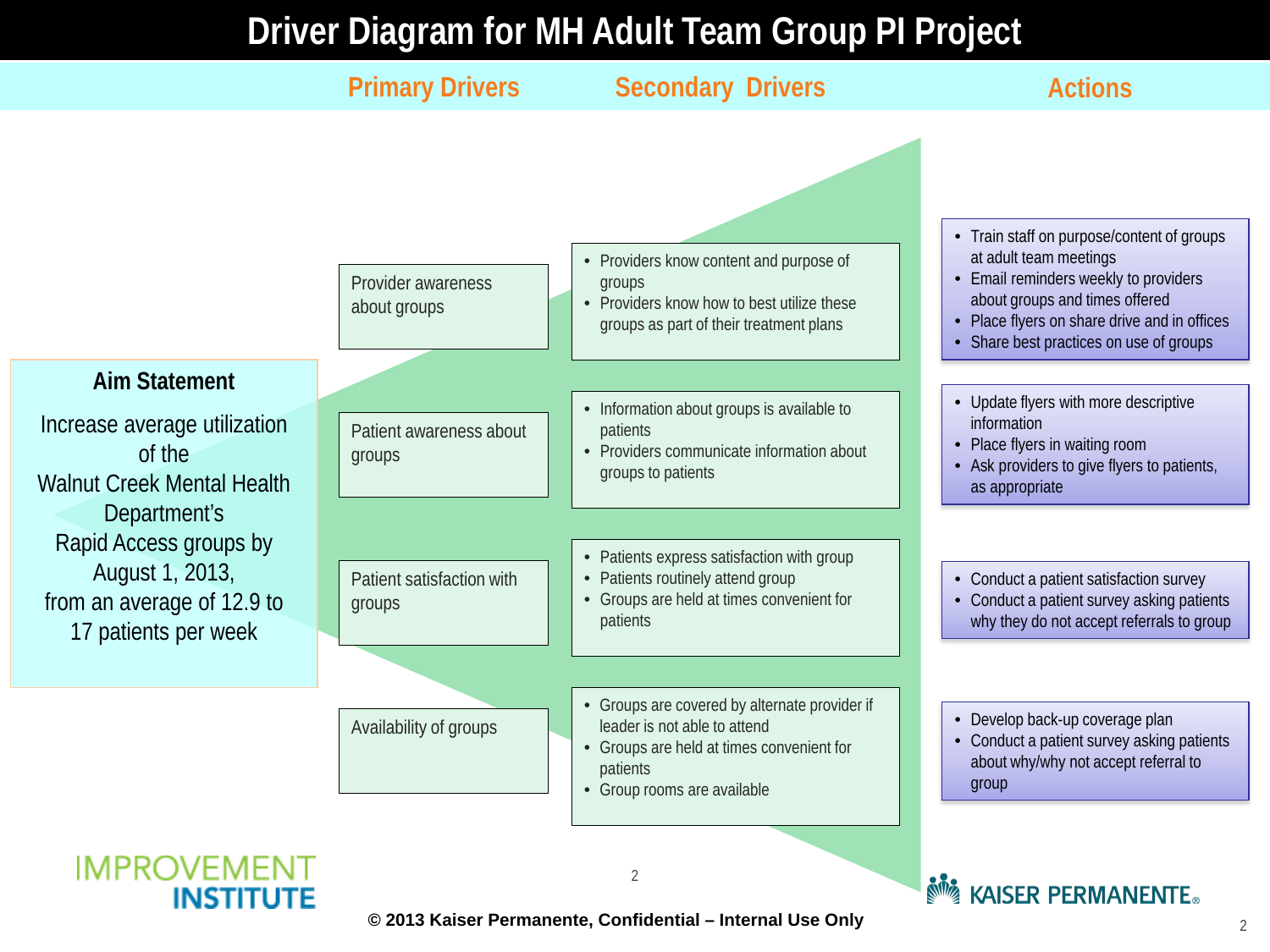#### **Achieving Results through a Culture of Excellence**

#### **Outcome DSA 2013 Key Drivers** Leaders • Ensure priorities are aligned with value equation • Experience PI – "Aha" moment Leader Sponsorship, • Model and communicate consistent message Prioritization, Alignment & • Share results and recognize high performance Investment • Ensure time and resources needed to support improvement efforts **Achieve High Perceived Value and Differentiation at a Competitive Price** • Training is experiential and linked to high priority initiatives • IAs are available to train, mentor and/or facilitate **Value = (Quality + Service +**  • Job instruction documentation (and continuous review) ensures **Access)/Price** Skills Development consistent execution of value added tasks with no variation and MD and non-MD leaders are able to see sustained results important issues and drive big results by • Easy access to web tools engaging their teams to: 1. Understand the patient experience 2. Identify bottle necks and offer improvement ideas Consulting Improvement • Grow internal expertise 3. Minimize practice variation if it doesn't Expertise and Capability • Make expertise available add value 4. Create reliable processes so high perceived value and high performance is sustained • Chiefs, managers and cross functional teams come together to solve problems Integration • KFH/TPMG have forum to identify common goals and leverage learnings and resources • Data is linked to patient experience Data Transparency & • Easy access to operational data Interpretation • Tools to interpret • Data is transparent **IMPROVEMENT** People **• Hiring & Reinforcing Excellence** INSTITU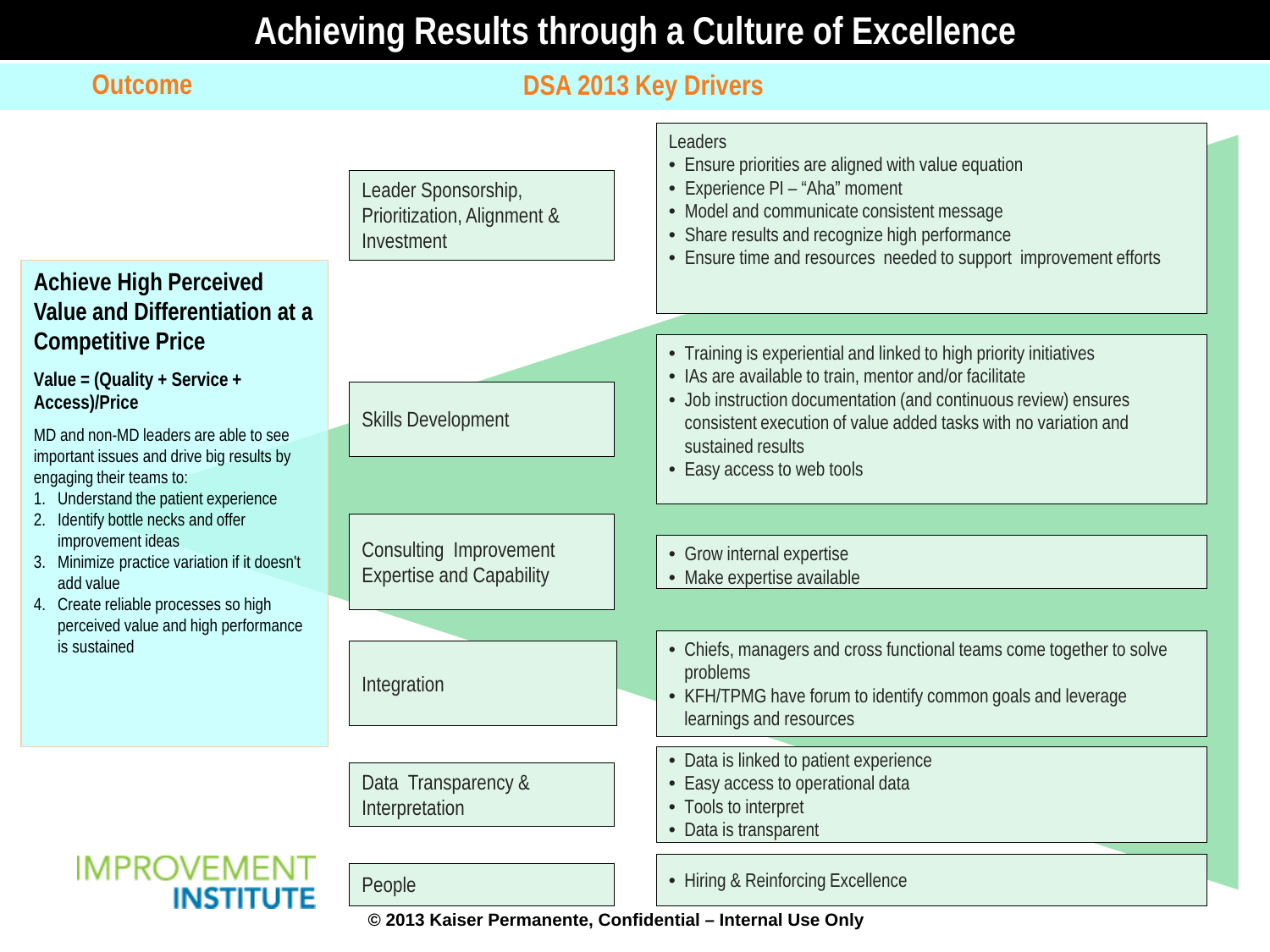### **Assessment Results**



**© 2013 Kaiser Permanente, Confidential – Internal Use Only**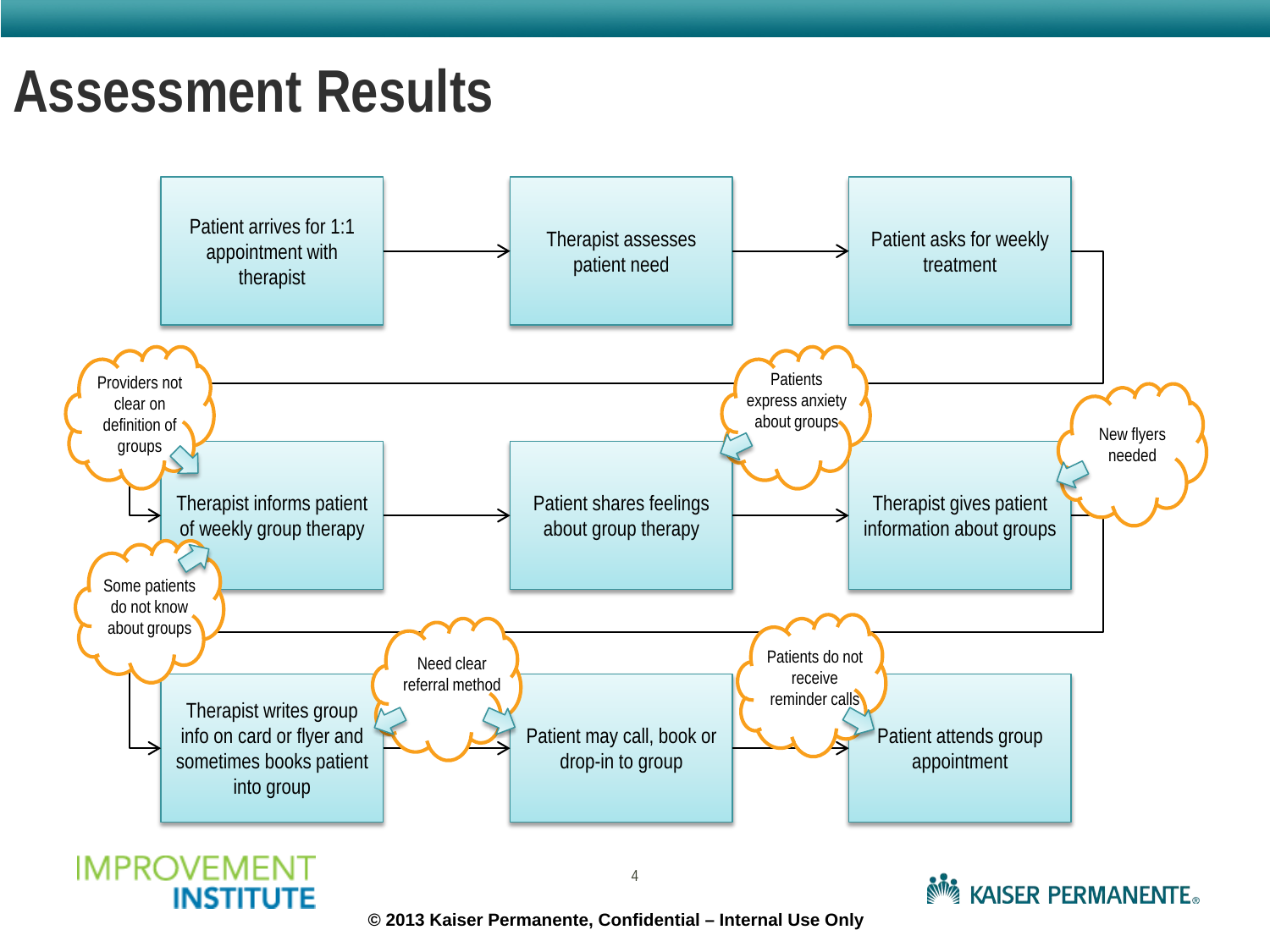### **Voice of the Customer**

| <b>Customer Groups</b>         | <b>Customer Needs &amp; Wants</b>                                                                                                                                                                                                                                                  | <b>Translation into specific</b><br><b>Customer Requirements</b>                                                                                                                                                                                                                              |
|--------------------------------|------------------------------------------------------------------------------------------------------------------------------------------------------------------------------------------------------------------------------------------------------------------------------------|-----------------------------------------------------------------------------------------------------------------------------------------------------------------------------------------------------------------------------------------------------------------------------------------------|
| <b>Mental Health patients</b>  | Immediate access to care when<br>needed.<br>Know about rapid access groups<br>and how to get rapid access to<br>care.<br>Groups occur as scheduled – no<br>cancellations.                                                                                                          | • Flyers with information about<br>rapid access care available and<br>easy to understand.<br>• Accurate communication from<br>providers about rapid access<br>care.<br>Back-up provider coverage<br>workflow in place for groups.                                                             |
| <b>Mental Health providers</b> | Excellent patient care.<br>Immediate access to care for<br>patients, when appropriate.<br>Awareness of groups.<br>Clear definition and referral<br>guidelines for groups.<br>Clear method of referring and<br>booking patients.<br>Understanding the benefits of<br>group therapy. | Rapid Access groups available<br>for referral (Rapid Access groups<br>listed on the Mental Health<br>schedule).<br>Purpose/content of group<br>education session conducted for<br>providers.<br>Flyers easily available.<br>Best practices shared on the<br>benefit and use of group therapy. |
| <b>Executive sponsors</b>      | Exceptional mental health care.                                                                                                                                                                                                                                                    |                                                                                                                                                                                                                                                                                               |



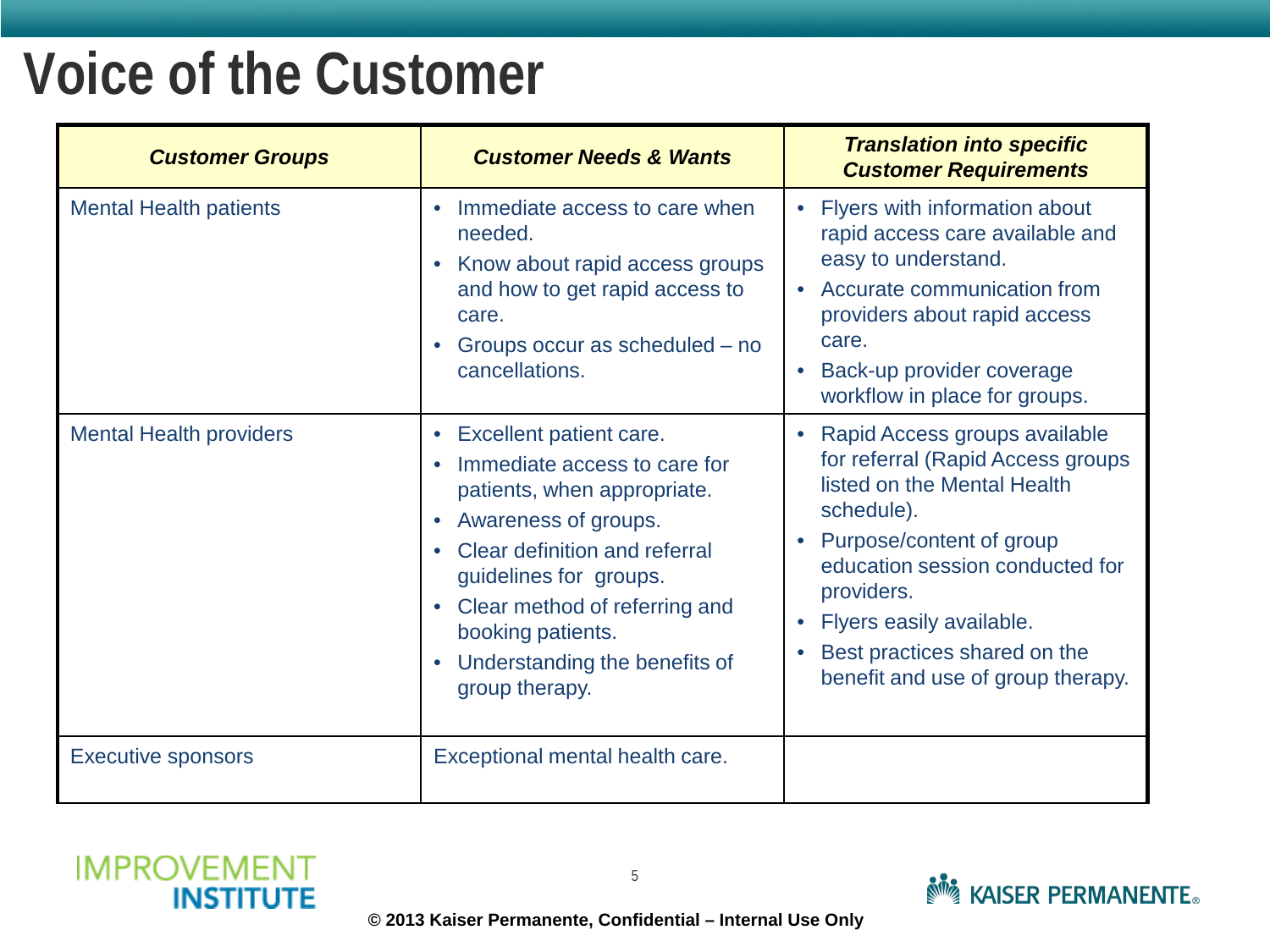### **Voice of the Customer**

#### **Patient Results when Referred to Group**



**Based on 41 patient responses to referrals collected 7/15-7/19/2013**





**© 2013 Kaiser Permanente, Confidential – Internal Use Only**

6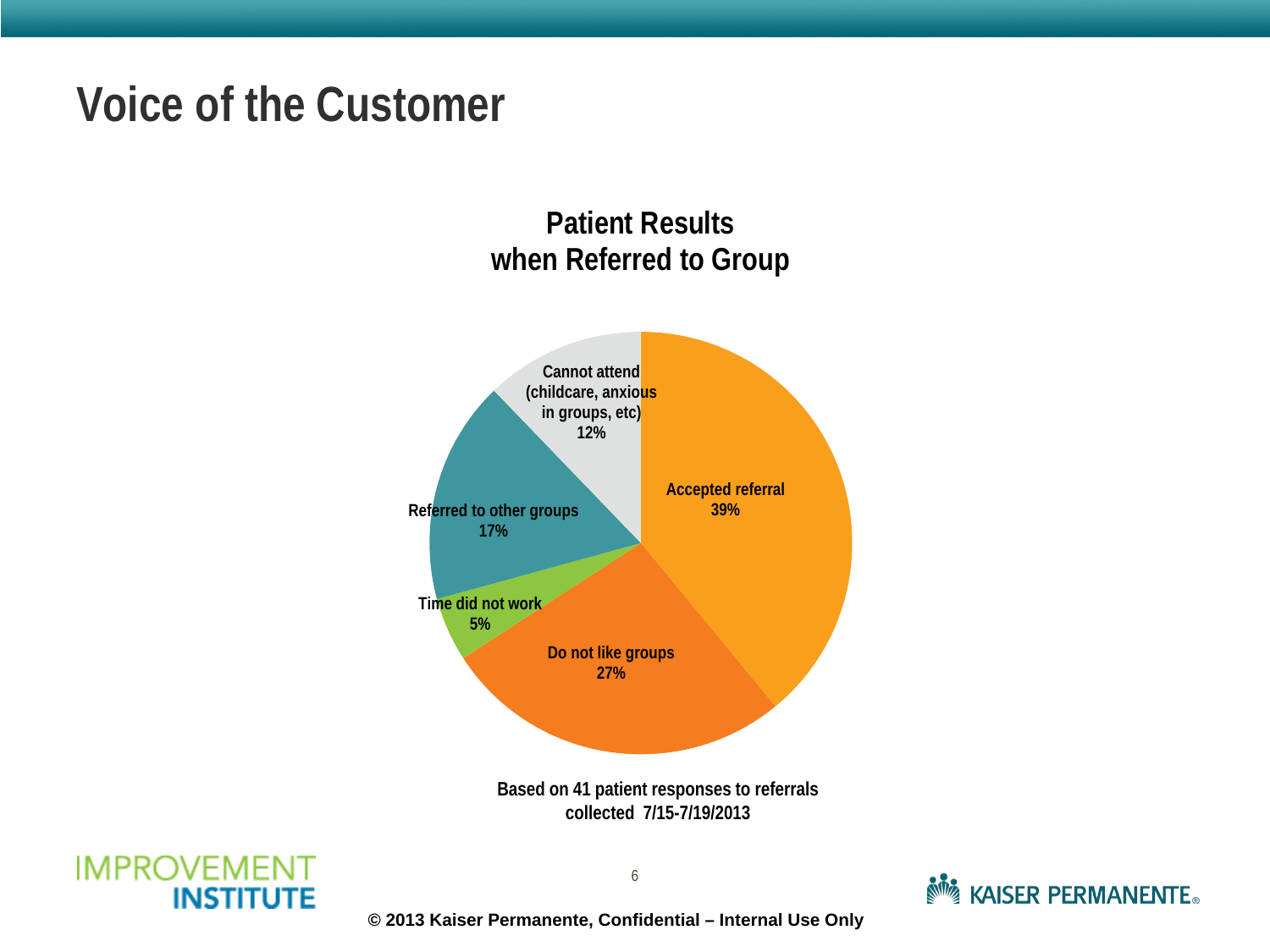### **Voice of the Customer**

#### **Rapid Access Group Patient Satisfaction**







**© 2013 Kaiser Permanente, Confidential – Internal Use Only**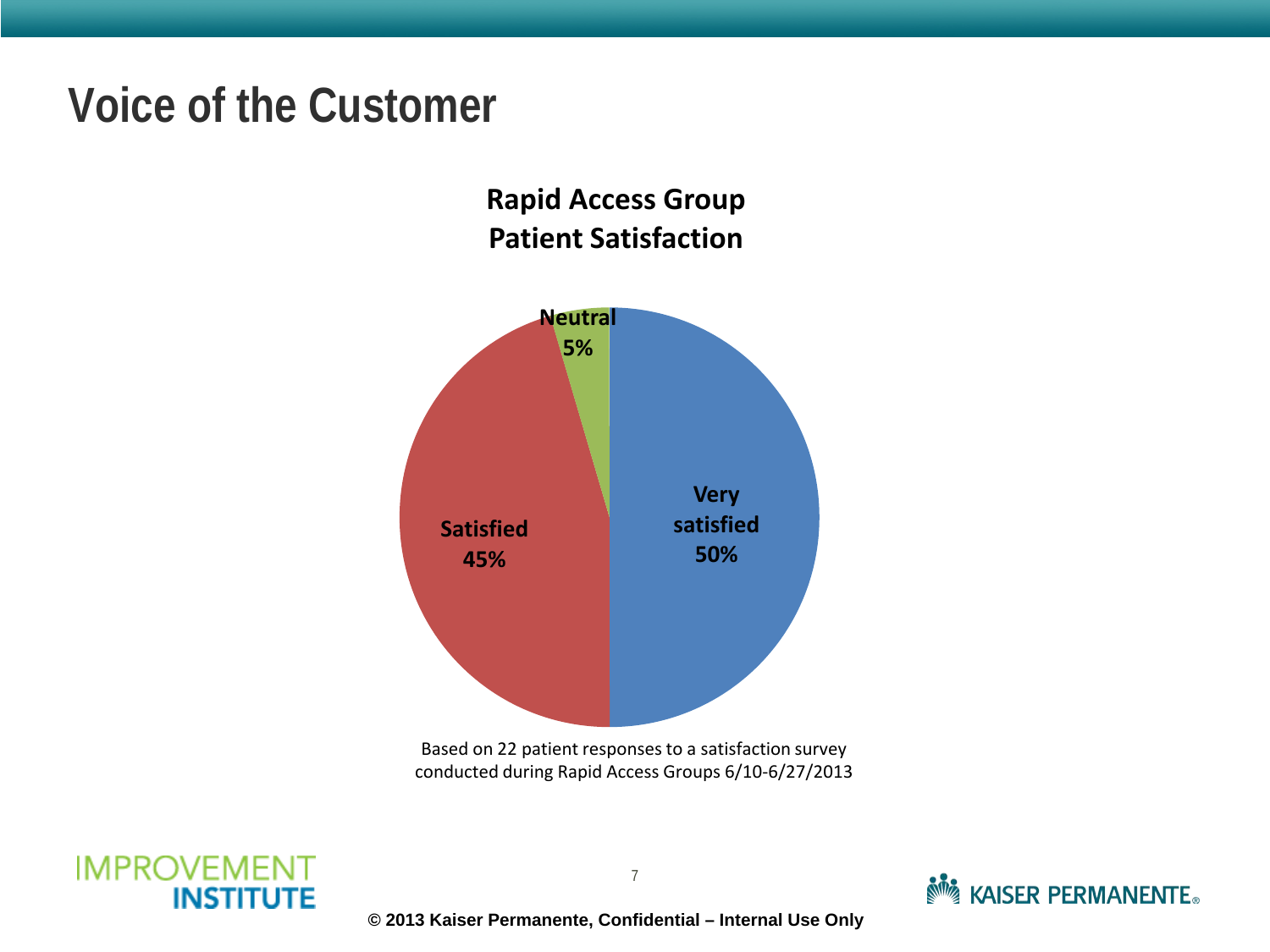### **What Changes Lead to Improvement?**

| <b>Change Concept</b>                                                           | <b>PDSAs</b>                                                                                           | Adopt, Adapt, Abandon? |
|---------------------------------------------------------------------------------|--------------------------------------------------------------------------------------------------------|------------------------|
| Outline purpose and<br>structure of groups for<br>patients                      | Update flyers with more descriptive<br>information                                                     | Adopted                |
| Give patient information<br>about groups                                        | Place flyers in waiting rooms and<br>provider offices                                                  | Adopted                |
| Communicate information<br>and educate staff about<br>groups                    | Educate staff about purpose, structure<br>and importance of groups; weekly email<br>reminders sent out | Adopted                |
| Increase rapid access<br>group curriculum options<br>for patients               | Change Monday group to curriculum-<br>based group                                                      | Adapted                |
| Educate staff about ways<br>to explain and "sell" groups<br>to anxious patients | Providers share best practices                                                                         | Adopted                |
| Ensure groups are not<br>cancelled                                              | Developed back-up coverage workflow                                                                    | Adopted                |
| Remind registered patients<br>about group appointments                          | Receptionist calls registered patients to<br>remind them about groups                                  | Adopted                |



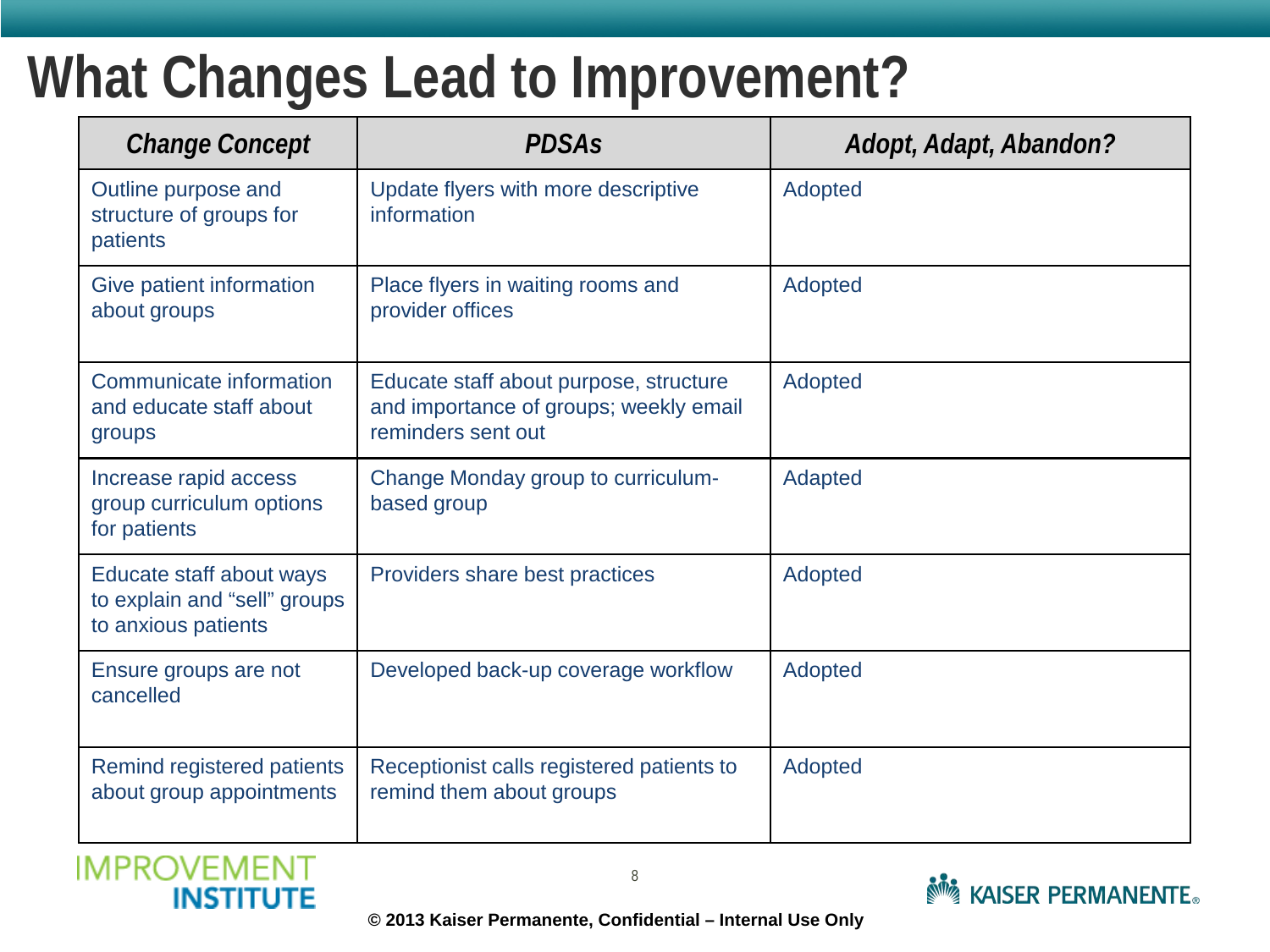# **How Will We Know a Change Is an Improvement?**

#### **Family of Measures**

| <b>Measure</b>                                                                       | Operational<br><b>Definition</b><br>(How is the measure calculated?) | Type (outcome,<br>process, balancing) | Data Collection Plan (How will<br>you collect data & how frequently)         |
|--------------------------------------------------------------------------------------|----------------------------------------------------------------------|---------------------------------------|------------------------------------------------------------------------------|
| <b>Attendance in</b><br>groups                                                       | Number of patients<br>per group                                      | <b>Outcome</b>                        | <b>Manager will count</b><br>attendance each week                            |
| <b>Volume of referrals</b><br>to groups                                              | <b>Number of referrals</b><br>made to groups                         | <b>Process</b>                        | Providers will tally referrals<br>made to drop-in groups<br>per week         |
| <b>Overall group</b><br>program process                                              | Number of times<br>groups are cancelled                              | <b>Process</b>                        | Manager will count the<br>number of times groups<br>are cancelled each month |
| <b>Number of</b><br>attendees per day<br>of week (are 3<br>groups/week too<br>many?) | <b>Number of patients</b><br>per group per day of<br>week            | <b>Balancing</b>                      | <b>Manager will count</b><br>attendance by day of week                       |



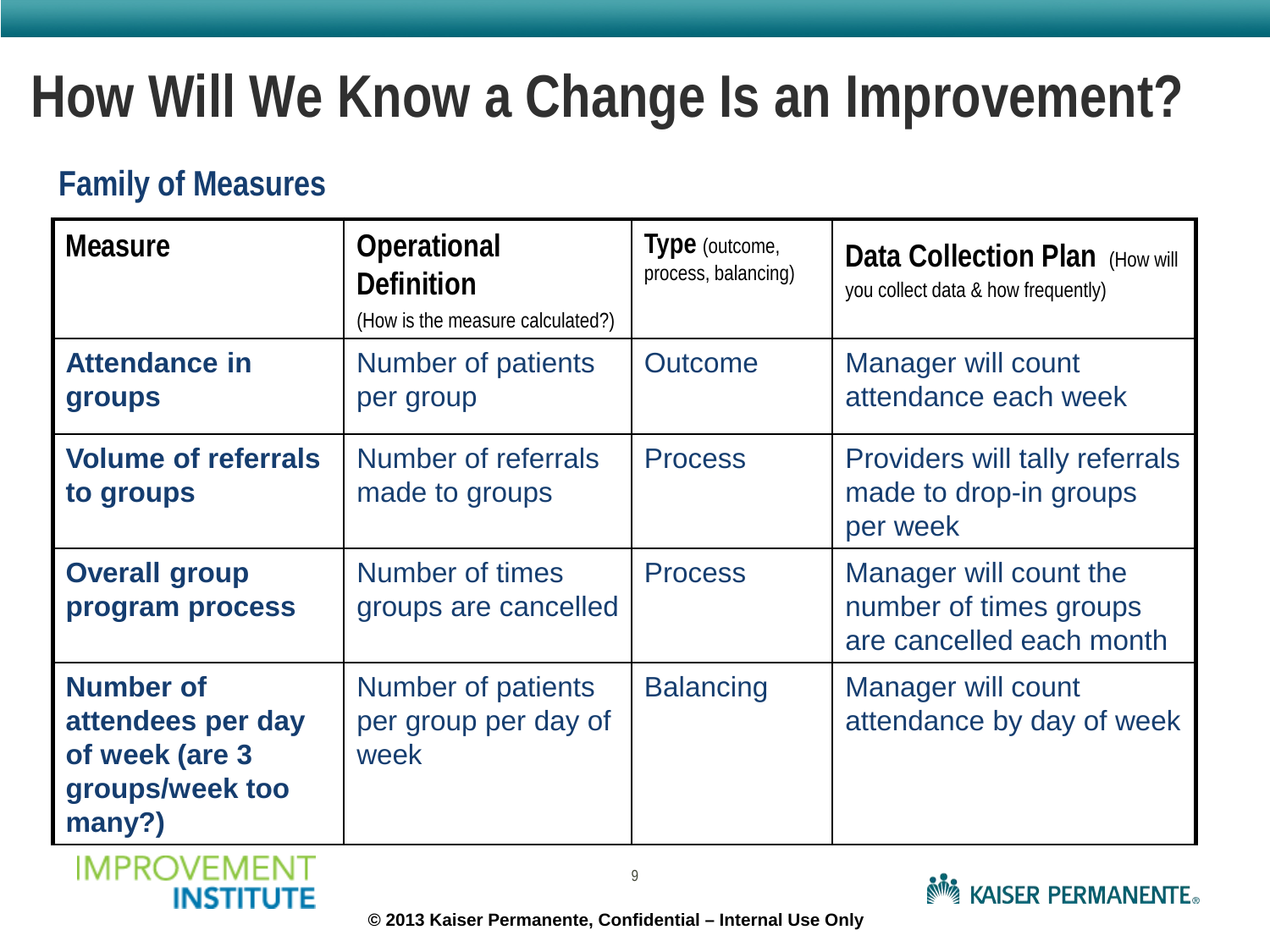#### **Rapid Access Group Weekly Attendance** *Average weekly attendance increased as changes were made*

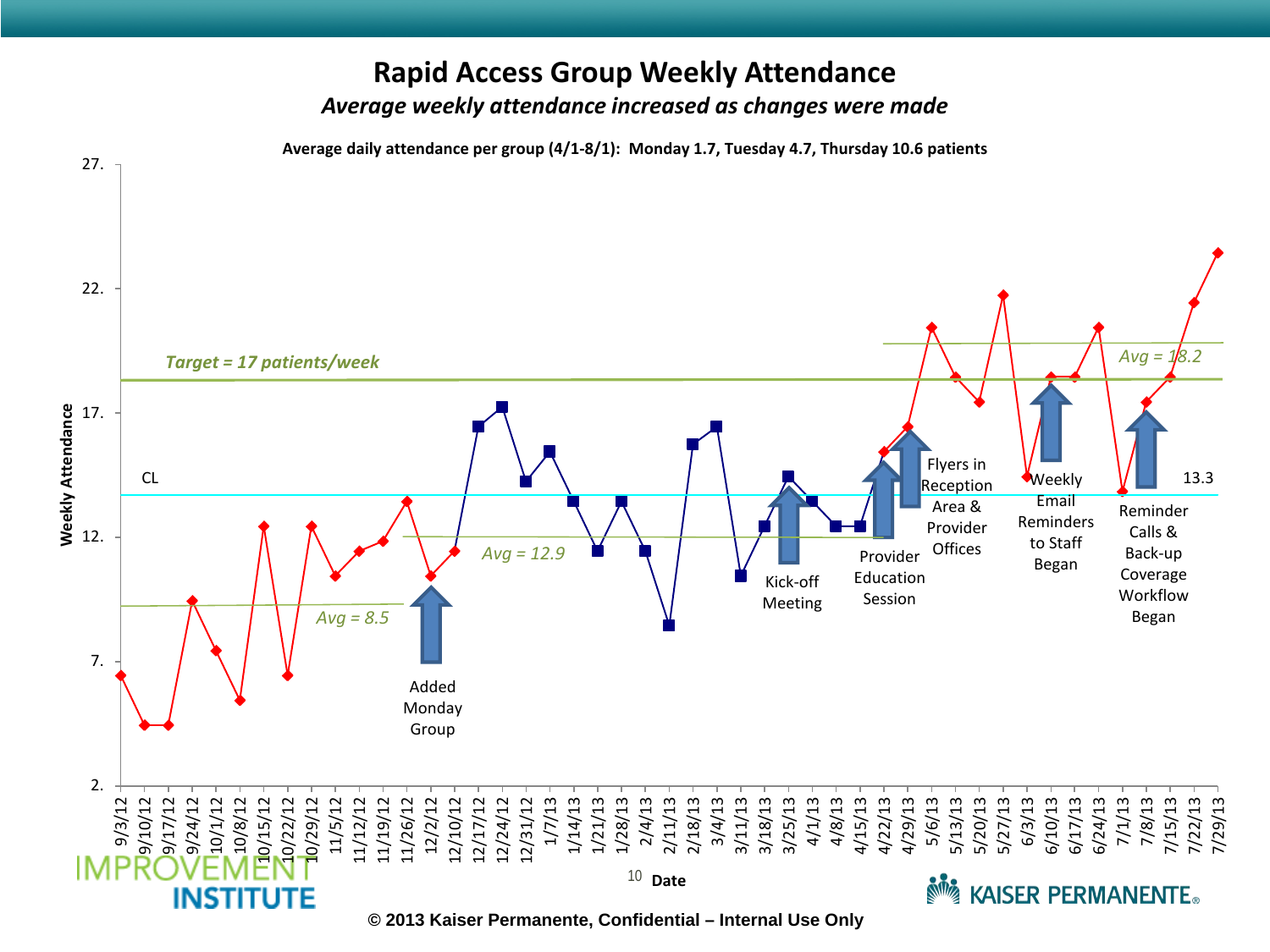# **Financial Impact**

1. Improved access to rapid care at no added cost.

| Average wait time for initial 1:1 appointment =  | 10 business days |
|--------------------------------------------------|------------------|
| Average wait time for return 1:1 appointment =   | 4-6 weeks        |
| Wait time for a rapid access group appointment = | 0-1 business day |

- 2. Groups are a more cost effective method for seeing patients.
	- Per patient, a group appointment costs 80% less than a 1:1 appointment.

| <b>Type of Appointment</b>                  | Cost per Patient |
|---------------------------------------------|------------------|
| 1:1 appointment with provider (1 hour appt) | \$53.30          |
| Group appointment (1 hour group)            | \$10.88          |

3. Increased attendance by 10 patients per week.

| Savings per Patient        | Savings per Year                                 |
|----------------------------|--------------------------------------------------|
| $$53.30 - $10.88 = $42.42$ | $$42.42 \times 10$ pt/week x 50 weeks = \$21,210 |

#### Notes:

Cost per patient based on average hourly rate for LCSW, MFT, PhD, PsyD. Source: TPMG Controller's Office. Cost per patient is based on the average number of attendees per group between 9/2/12 and 8/1/13 (4.9 patients per rapid access group). Group appointment cost is based on one provider leading group. In the case of a large class, two providers may be needed to lead group.





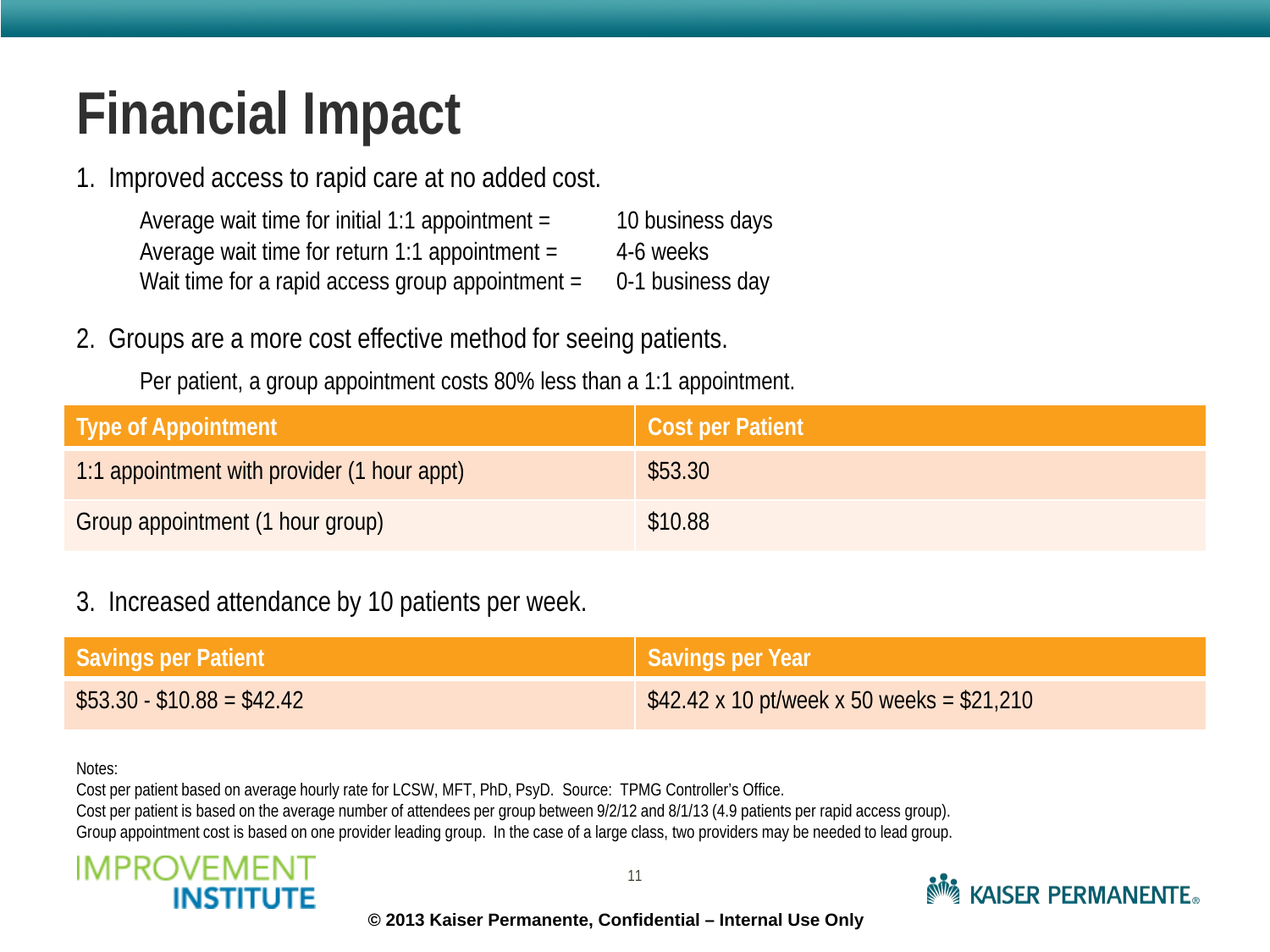# **Sustainability Plan**

**Process Owner(s): Catharine Kibira, PhD, Madeline McGinley, PsyD Daily Oversight: Madeline McGinley, PsyD Location: Walnut Creek Mental Health Department**

|                                   | Item                         | <b>Action</b>                                                                       | <b>Responsible</b><br><b>Person</b>                                       | Frequency      | <b>Issues</b> /<br><b>Comments</b> |
|-----------------------------------|------------------------------|-------------------------------------------------------------------------------------|---------------------------------------------------------------------------|----------------|------------------------------------|
| <b>Bundle of Actions</b>          | <b>Action 1</b>              | Maintain flyers in waiting rooms/provider offices                                   | <b>Annie Stovall</b>                                                      | Weekly         |                                    |
|                                   | <b>Action 2</b>              | Refine Back-up Coverage policy                                                      | <b>Madeline McGinley</b>                                                  | Ongoing        |                                    |
|                                   | Action 3                     | Evaluate Rapid Access Group attendance/success;<br>make changes as necessary        | <b>Madeline McGinley</b><br><b>Rick Carson</b><br><b>Catharine Kibira</b> | Ongoing        |                                    |
|                                   | <b>Gather Data</b>           | Count group attendance                                                              | <b>Madeline McGinley</b>                                                  | Weekly         |                                    |
| Data Analysis &<br><b>Results</b> | <b>Analyze Data</b>          | Monitor attendance data                                                             | <b>Madeline McGinley</b><br><b>Catharine Kibira</b>                       | Monthly        |                                    |
|                                   | <b>Report Results</b>        | Include results in weekly reminder email                                            | <b>Madeline McGinley</b>                                                  | Weekly         |                                    |
| Communication                     | <b>Project Team</b>          | Provide feedback to management staff on the status of<br><b>Rapid Access Groups</b> | Lori Ono<br><b>Rick LaBelle</b><br><b>Rick Carson</b>                     | <b>Monthly</b> |                                    |
|                                   | <b>Department Leaders</b>    | Group updates at Adult Team meetings                                                | <b>Madeline McGinley</b>                                                  | Weekly         |                                    |
|                                   | Leadership                   | Continue to communicate the benefits of group therapy                               | <b>Catharine Kibira</b>                                                   |                |                                    |
|                                   | Other                        |                                                                                     |                                                                           |                |                                    |
| Training                          | <b>Project Team Meetings</b> | Staff education regarding group therapy                                             | <b>Catharine Kibira</b>                                                   | <b>Monthly</b> |                                    |
|                                   | <b>Huddles</b>               |                                                                                     |                                                                           |                |                                    |
|                                   | Other                        |                                                                                     |                                                                           |                |                                    |



Champion Signature: **Process Owner Signature:** Process Owner Signature:

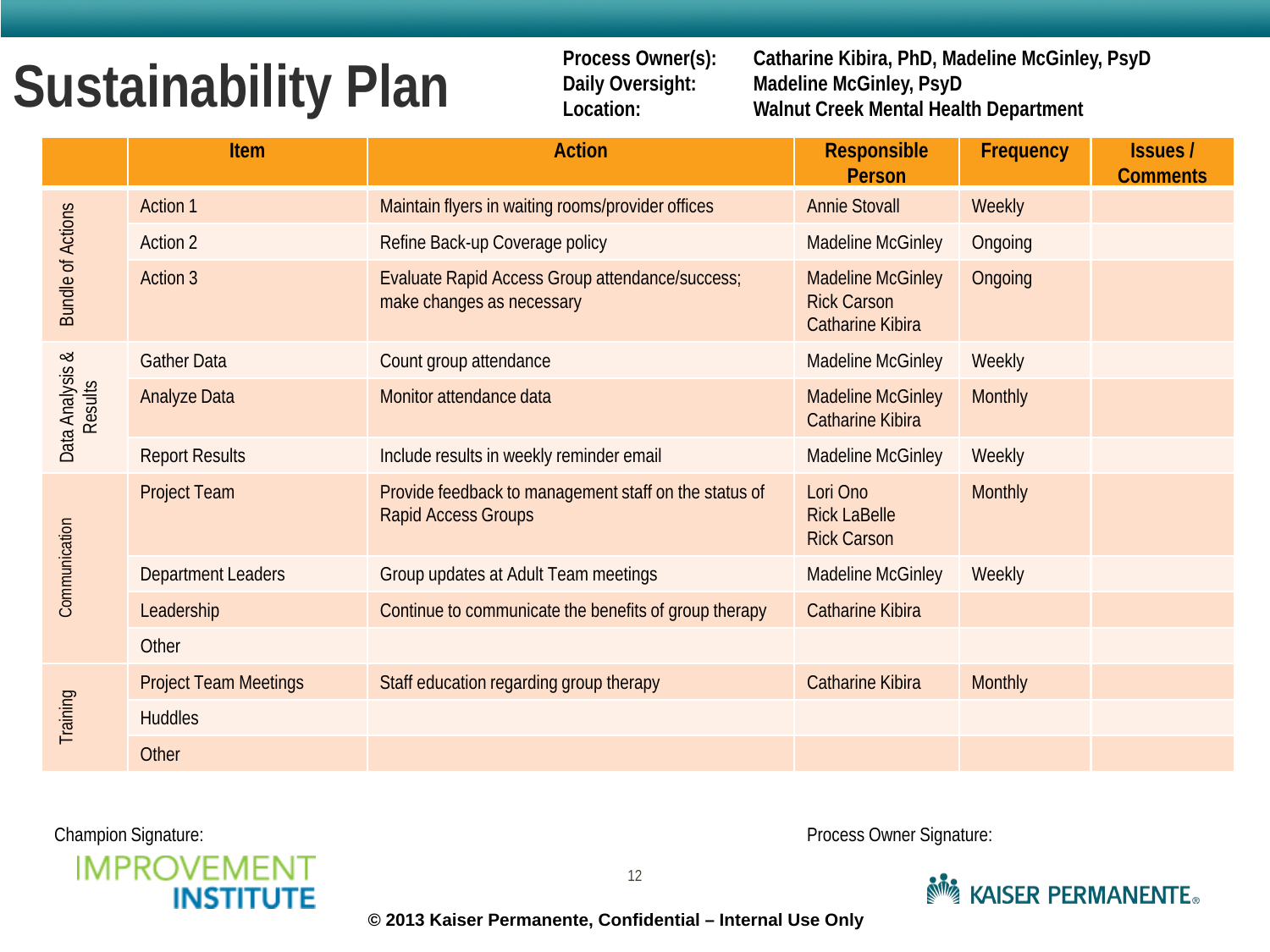# **Moving Forward**

- Key to Success
	- Involvement of entire Adult Team
		- Team contributed many innovative ideas
- **Barriers** 
	- It was found that many patients were not familiar with group therapy
		- Solution: Providers shared best practices for informing patients about the benefits of group therapy
- **Lessons learned** 
	- Involvement of entire team was important for buy-in when changes were proposed
- Next steps
	- Evaluate day, time and curriculum of Monday group; consider eliminating group
	- Spread learnings to entire Adult Team group program
	- Continue to educate staff and patients about the benefits of group therapy



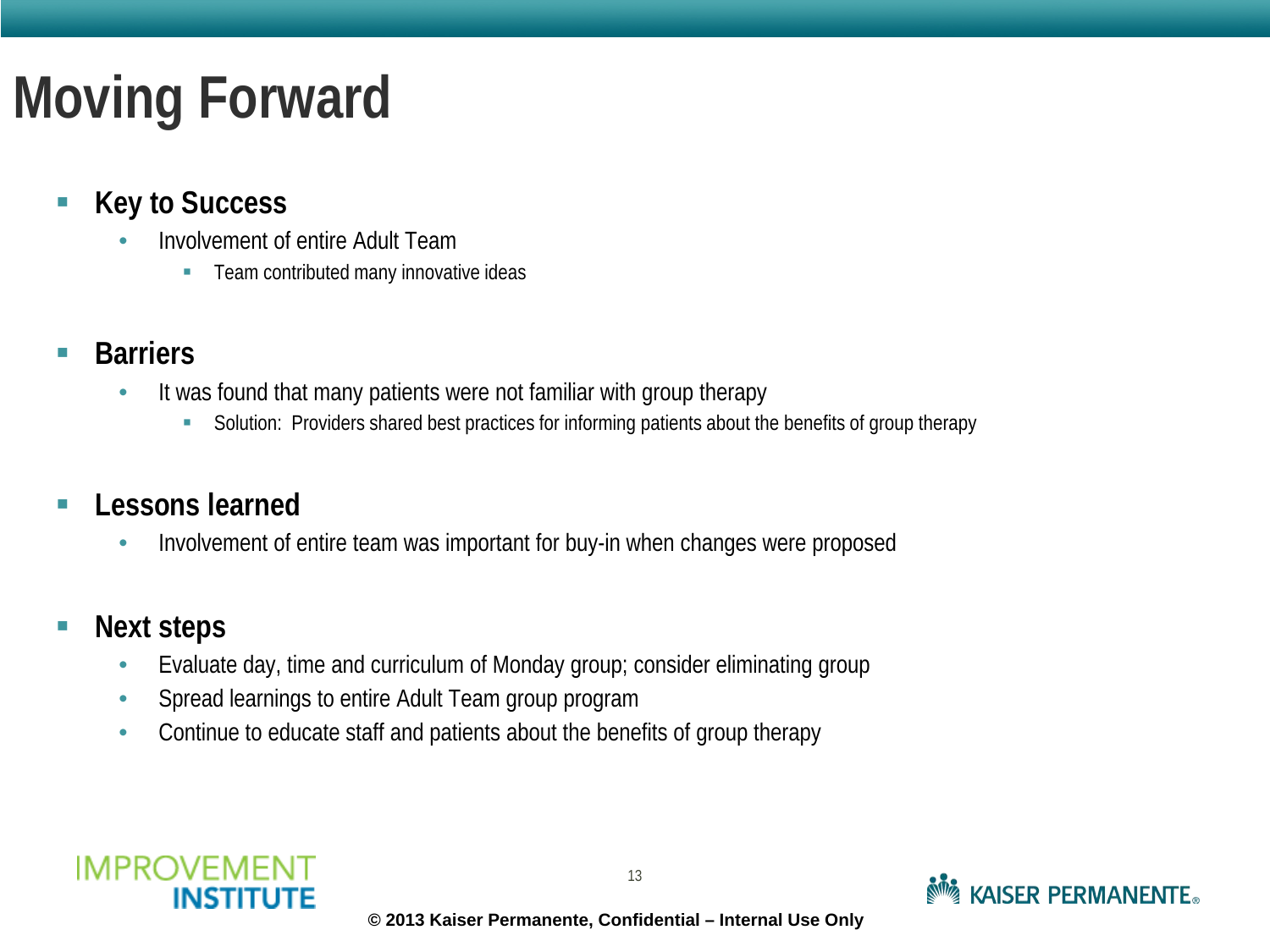## **Project Results Summary**

**Lever: Increase attendance to Walnut Creek Mental Health Rapid Access Groups by improving communication to patients and providers, gathering information from patients, and sharing best practices among staff**

**"Evidence"/Expert Opinion/Basis: Increased attendance at Rapid Access Groups from an average of 12.9 patients to an average of 18.2 patients in three months.**